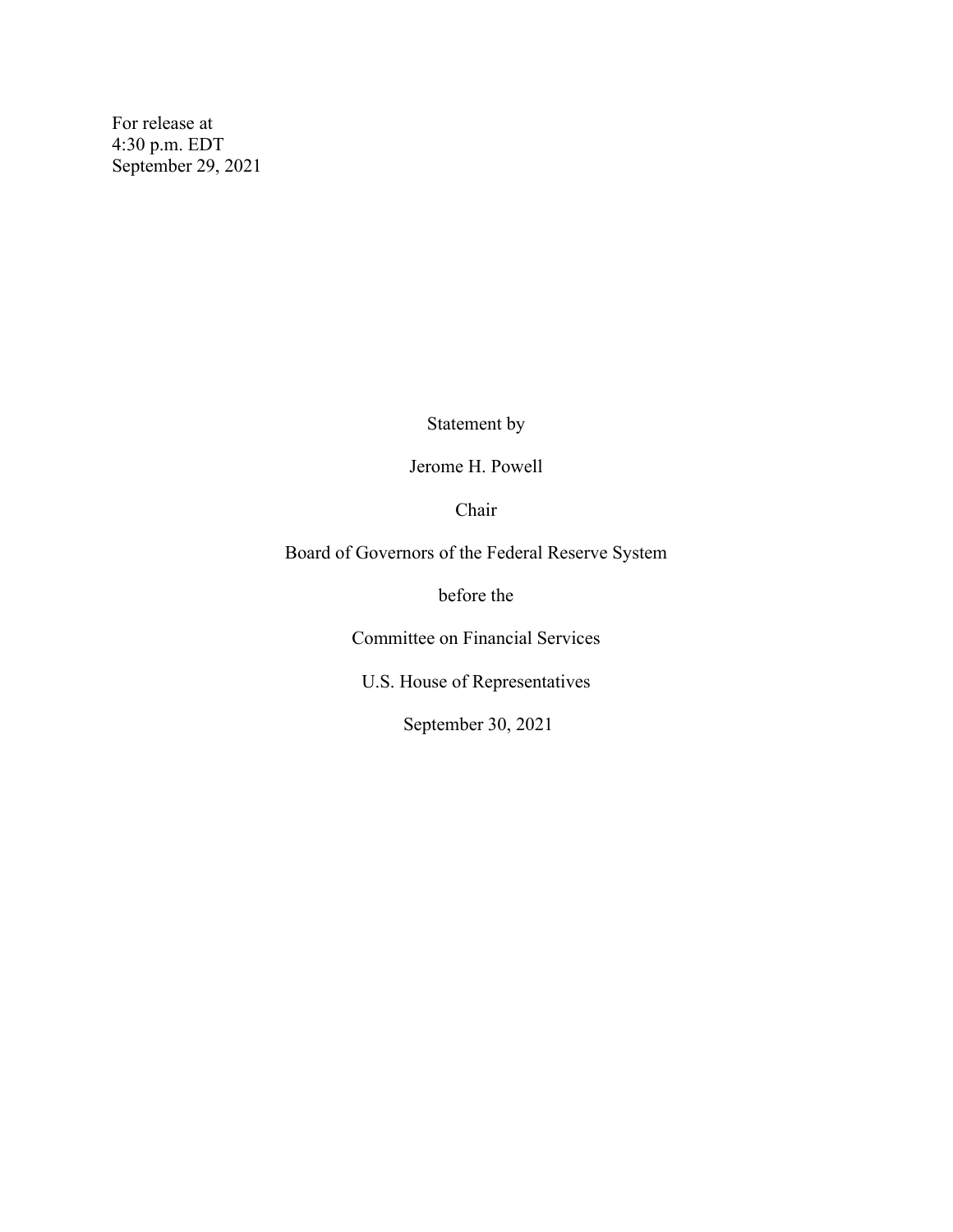Chairwoman Waters, Ranking Member McHenry, and other members of the Committee, thank you for the opportunity to discuss the measures we have taken to address the hardship wrought by the pandemic. Our health-care professionals continue to deliver our most important response, and we remain grateful for their service. Progress on vaccinations and unprecedented fiscal policy actions are also providing strong support to the recovery.

Since we last met, the economy has continued to strengthen. Real gross domestic product rose at a robust pace in the first half of the year, and growth is widely expected to continue at a strong pace in the second half. The sectors most adversely affected by the pandemic have improved in recent months, but the rise in COVID-19 cases has slowed their recovery. Household spending rose at an especially rapid pace over the first half of the year but flattened out in July and August as spending softened in COVID-sensitive sectors. Additionally, in some industries, near-term supply constraints are restraining activity.

As with overall economic activity, conditions in the labor market have continued to improve. Demand for labor is very strong, and job gains averaged 750,000 per month over the past three months. In August, however, gains slowed markedly, with the slowdown concentrated in sectors most sensitive to the pandemic. The unemployment rate was 5.2 percent in August, and this figure understates the shortfall in employment, particularly as participation in the labor market has not moved up from the low rates that have prevailed for most of the past year. Factors related to the pandemic, such as caregiving needs and ongoing fears of the virus, appear to be weighing on employment growth. These factors should diminish with progress on containing the virus.

The economic downturn has not fallen equally on all Americans, and those least able to shoulder the burden have been the hardest hit. In particular, despite progress, joblessness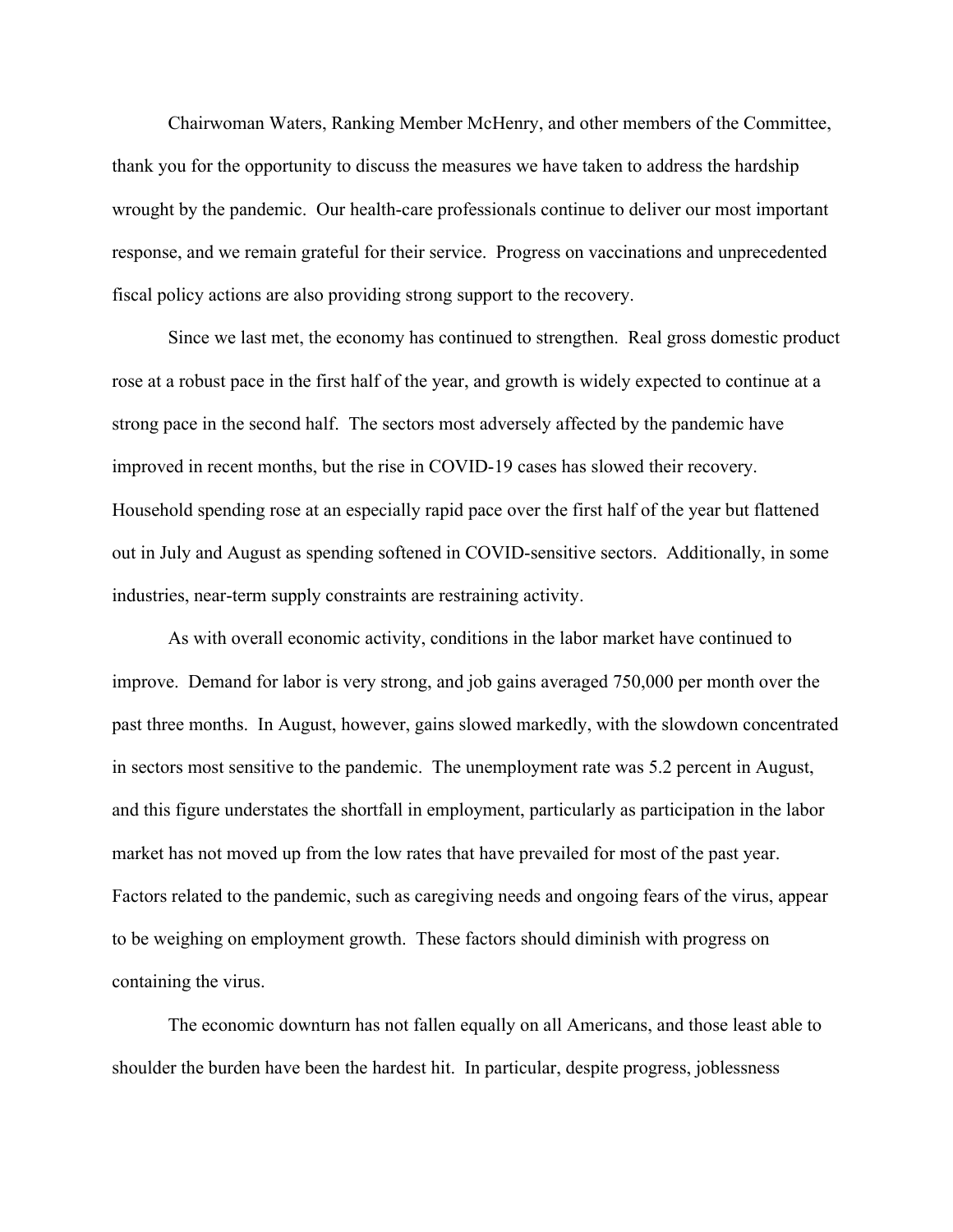continues to fall disproportionately on lower-wage workers in the service sector and on African Americans and Hispanics.

Inflation is elevated and will likely remain so in coming months before moderating. As the economy continues to reopen and spending rebounds, we are seeing upward pressure on prices, particularly due to supply bottlenecks in some sectors. These effects have been larger and longer lasting than anticipated, but they will abate, and as they do, inflation is expected to drop back toward our longer-run 2 percent goal.

The process of reopening the economy is unprecedented, as was the shutdown. As reopening continues, bottlenecks, hiring difficulties, and other constraints could again prove to be greater and more enduring than anticipated, posing upside risks to inflation. If sustained higher inflation were to become a serious concern, we would certainly respond and use our tools to ensure that inflation runs at levels that are consistent with our goal.

The path of the economy continues to depend on the course of the virus, and risks to the outlook remain. The Delta variant has led to a surge in cases, causing significant human suffering and slowing the economic recovery. Continued progress on vaccinations would help support a return to more normal economic conditions.

The Fed's policy actions are guided by our dual mandate to promote maximum employment and stable prices for the American people, along with our responsibilities to promote the stability of the financial system. In response to the crisis, we took broad and forceful measures to support the flow of credit in the economy and to promote the stability of the financial system at the onset of the pandemic. Our actions, taken together, helped unlock more than \$2 trillion of funding to support businesses large and small, nonprofits, and state and local governments between April and December of 2020. This, in turn, helped keep organizations

- 2 -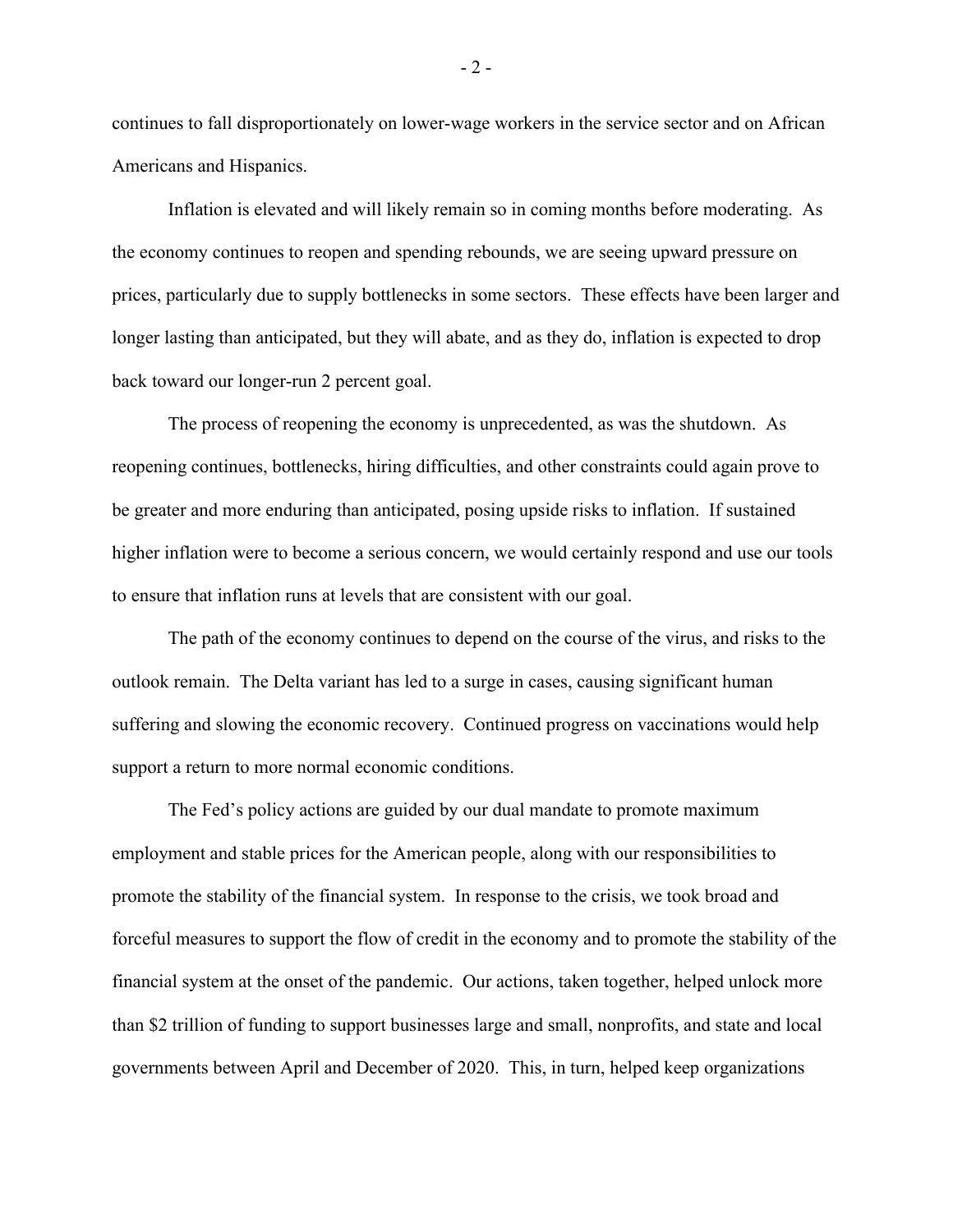from shuttering and put employers in a better position to keep workers on and to hire them back as the recovery continues.

These programs have served as a backstop to key credit markets and helped to restore the flow of credit from private lenders through normal channels. We have deployed these lending tools to an unprecedented extent. Our emergency lending tools require the approval of the Treasury and are available only in unusual and exigent circumstances, such as those brought on by the crisis.

Many of these programs were supported by funding from the Coronavirus Aid, Relief, and Economic Security (CARES) Act. Those facilities provided essential support through a very difficult year and are now closed.

The Federal Reserve completed its sales of assets from the Secondary Market Corporate Credit Facility on August 31. We were able to wind down the facility rapidly and efficiently, with no adverse impact on credit conditions. The Federal Reserve also recently closed the Paycheck Protection Program Liquidity Facility to new lending, and the facility is now in runoff mode. Similarly, we are managing the paydown of assets in our other CARES Act facilities as they wind down over time. We continue to analyze the facilities' efficacy and to review the lessons learned.

To conclude, our actions affect communities, families, and businesses across the country. Everything we do is in service to our public mission. We at the Fed will do all we can to support the economy for as long as it takes to complete the recovery. Thank you. I look forward to your questions.

- 3 -